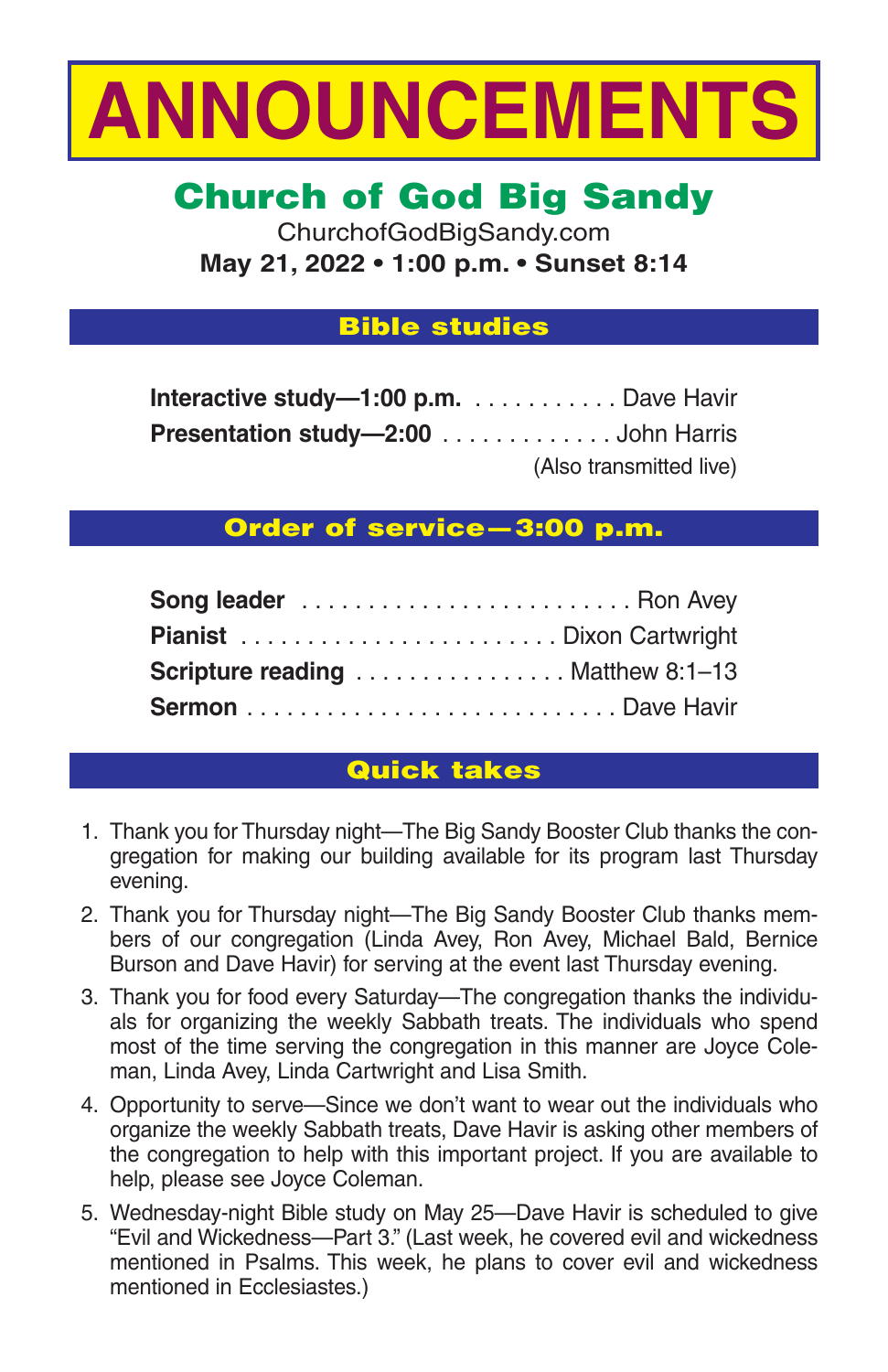6. Day of Pentecost on Sunday, June 5—The congregation will be observing the Day of Pentecost on Sunday, June 5. Here is the schedule for the day.

| $\blacksquare$ 1:00 p.m. | Interactive Bible study  |
|--------------------------|--------------------------|
| $\blacksquare$ 2:00      | Bible-study presentation |
| $\blacksquare$ 3:00      | Church service           |

- 4:00 Enhanced finger foods
- 7. Please remember to pray for the following people who are not able to regularly attend our church service.
	- Mickey Ashcraft Ruth Roe
	- David and Becky Bonilla Sonny Rosenberger<br>■ Timberly Dunnam Ronnie Shirley
	- **Timberly Dunnam**
	-
	- Annette Payne Donna Weese
- 
- 
- - Elaine Holloway Elaine Townsend
		-
- 8. Board nominations continue today—The process for board nominations continues today. (This is a reminder that the yearly nominations occur in May, and the election occurs in June.)
- 9. Edifying the Body—This week's article is "Black Conservatives Convene: 'New Birth of Freedom' " by Star Parker.
- 10. Among Friends—This week's article is "Evil and Wickedness in the Psalms" by Dave Havir.
- 11. Eye on the World—This week's "Eye on the World" is 40 pages. (This edition has nine articles and 279 headlines.)

## **Prayer updates**

**Timberly Dunnam** reports that she got the results back from the KUB (kidney, ureter, bladder) X ray. The ureter is the duct by which urine passes from the kidney to the bladder or cloaca. She reported: "While I'm still having kidney stones, they also found something called a phlebolith in my pelvic area. It is sometimes referred to as a vein stone." (Phleboliths are small blood clots in a vein that harden over time due to calcification. They are often called vein stones. They tend to be oval-shaped and less than 5 millimeters in diameter.) Timberly continued: "My doctor said it is nothing life-threatening. She said they can sometimes cause pain. She is going to refer me to a clinic in Dallas."

## **New prayer requests**

Two weeks ago, **Linda Avey** fell. She reports that the impact from the fall did not cause any significant long-term damage, but she asks your prayer-help that she can maintain steadiness as she completes her responsibilities. (Many of us realize that she is a busy person who can sometimes schedule too many projects.) She and **Ron** thank you.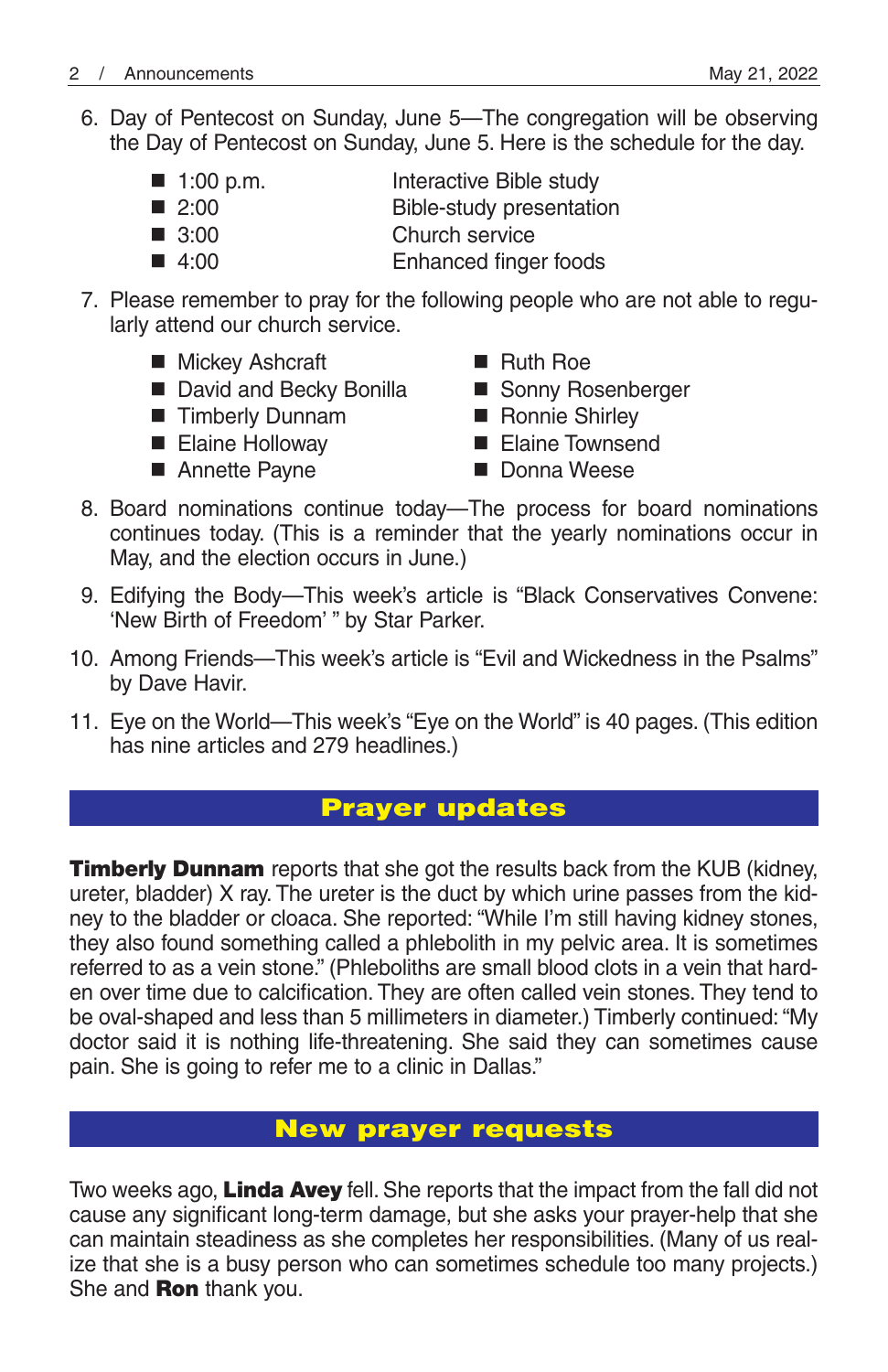Weeks ago, **David Fenney** of Warrington, England, was diagnosed with an impaired aortic valve. However, tests also showed a blood clot in his heart. Because of the blood clot, the aortic surgery was postponed. Now that the clot has dissolved, the aortic surgery is planned for May 23.

**Wanda Ward** of Big Sandy went to a hospital, where she was diagnosed with blood clots in her lungs. After treatment, she was scheduled to return home yesterday.

**Gary Giles** of Gladewater (who has been on dialysis for a year) is currently undergoing dialysis for 10 hours a day with a home dialysis unit.

On Tuesday, **Shawn Witt** of Tulsa, Okla., went for an ultrasound to see if he had a blood clot in his leg.

**Cindy Stewart** of Tulsa, Okla., was diagnosed with a mass in her abdomen apparently wrapped around two arteries and near her kidneys.

**Gary Johnson** of Rochester, Wash. (who recently had a month-long battle with covid), went to a hospital because he was experiencing afib symptoms.

**Laura Sergio** of Bethpage, N.Y., has been diagnosed with a cancerous tumor of her pancreas, gallbladder and duodenum.

Galen Morrison of Rockford, Ill., reports that his chemotherapy protocol has created several adverse effects.

**Tom McKeown** of Big Sandy died on May 16. Please remember his wife, **Sue,** and the rest of the family in your prayers.

## **Scriptures to consider**

*Genesis 50:15*—"When Joseph's brothers saw that their father was dead, they said, 'Perhaps Joseph will hate us, and may actually repay us for all the evil which we did to him.' "

*Genesis 50:16-17*—"So they sent messengers to Joseph, saying, 'Before your father died he commanded, saying, "Thus you shall say to Joseph: 'I beg you, please forgive the trespass of your brothers and their sin; for they did evil to you.' Now, please, forgive the trespass of the servants of the God of your father." And Joseph wept when they spoke to him."

*Genesis 50:18*—"Then his brothers also went and fell down before his face, and they said, 'Behold, we are your servants.' "

*Genesis 50:20*—"But as for you, you meant evil against me; but God meant it for good, in order to bring it about as it is this day, to save many people alive."

## **Thought for the week**

"I don't have gray hair; I have wisdom highlights.